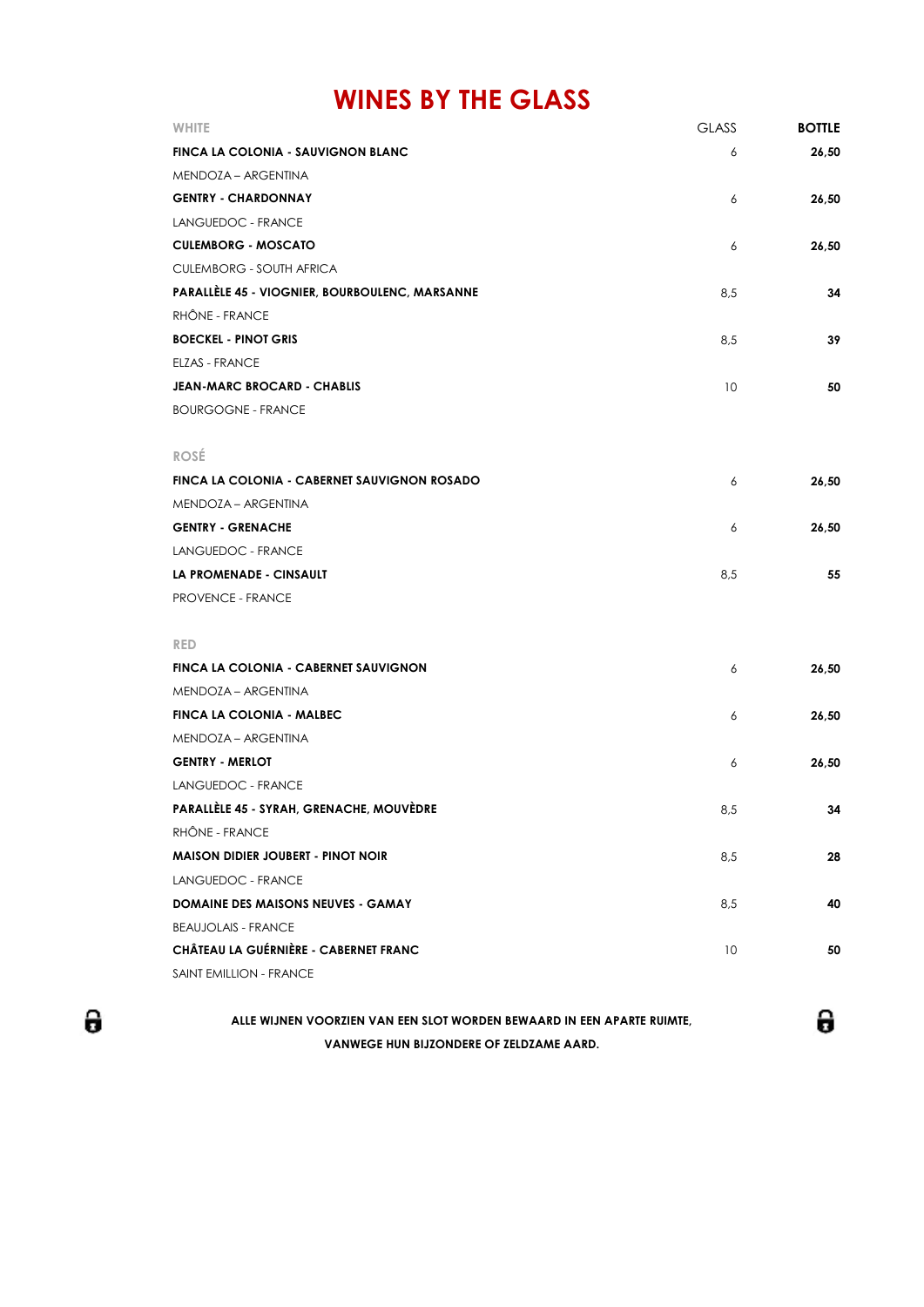## **BUBBLES BY THE GLASS**

|                                                           | GI ASS | <b>BOTTLE</b> |
|-----------------------------------------------------------|--------|---------------|
| Pubitre DOM POTIER - CAVA BRUT                            | 9.50   | 49.50         |
| SPAIN, PENEDES - MACABEO, XAREL-LO                        |        |               |
| Pubitre NICOLAS FEUILLATE - BRUT RÉSERVE                  | 14     | 75            |
| FRANCE, CHAMPAGNE - PINOT NOIR, PINOT MEUNIER, CHARDONNAY |        |               |

## **CHAMPAGNE & OTHER BUBBLES**

| <b>FRANCE</b>                                   |            |               |
|-------------------------------------------------|------------|---------------|
| <b>CHOUILLY</b>                                 | 1/2 BOTTLE | <b>BOTTLE</b> |
| Pupitre BRUT RÉSERVE NICOLAS FEUILLATE          |            | 75            |
| <b>CUVÉE PALMES D'OR NICOLAS FEUILLATE 2006</b> |            | 210           |
| ÉPERNAY                                         |            |               |
| 2/113 BRUT IMPERIAL MOËT & CHANDON              | 50         | 80            |
| 2/115 BRUT IMPÉRIAL ROSÉ MOËT & CHANDON         |            | 99            |
| <b>DOM PÉRIGNON MILLÉSIME 2012</b>              |            | 275           |
| <b>REIMS</b>                                    |            |               |
| 2/115 BRUT IMPÉRIAL ROSÉ VEUVE CLICQUOT         |            | 95            |
| 2/115 BRUT VEUVE CLICQUOT                       |            | 85            |
| 2/114 RICHE VEUVE CLICQUOT                      |            | 149           |
| LA GRANDE DAME BRUT VEUVE CLICQUOT 2006         |            | 210           |
| LA GRANDE DAME ROSÉ VEUVE CLICQUOT 2006         |            | 415           |
| <b>BLANC DE BLANCS RUINART</b>                  | 75         | 120           |
| 117 BRUT RUINART                                | 60         | 110           |
| <b>KRUG S.A.</b>                                |            | 350           |
| 2x fles DUMENIL MILLÉSIME 2008                  |            | 100           |

0

### **SPAIN**

| <b>PENEDES</b>                                   |      |
|--------------------------------------------------|------|
| Pupitre CAVA BRUT DOM POTIER                     | 49.5 |
| <b>ARGENTINA</b>                                 |      |
| <b>MENDOZA</b>                                   |      |
| 2/113 COSECHA ESPECIAL EXTRA BRUT, BODEGA NORTON | 55   |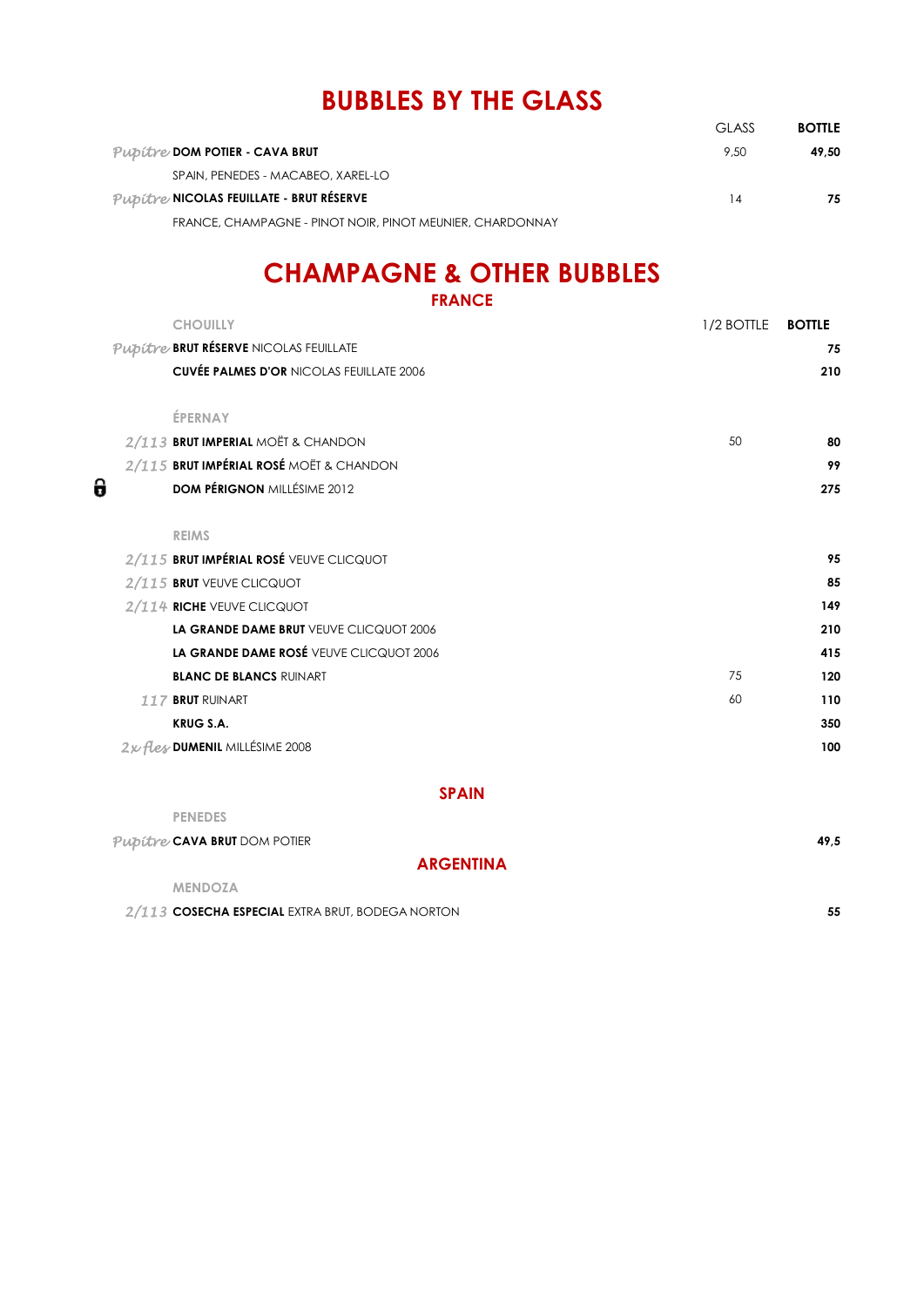## **DIFFERENT SIZES**

| RED 0,375 LITER                                                                  |      |
|----------------------------------------------------------------------------------|------|
| 2/12 PÈPPOLI CHIANTI CLASSICO - ITALY 2017                                       | 30   |
| 2/11 CHATEAU MUSAR GHAZIR-LIBANON 2014                                           | 60   |
| <b>WHITE 0,375 LITER</b>                                                         |      |
| 2/8 FRANCIS COPPOLA MONTEREY COUNTY CHARDONNAY - USA 2017                        | 30   |
| 2/7 HENRI BOURGEOIS SANCERRE BLANC AOP - FRANCE "LES BARONNES" 2018              | 35   |
| <b>WHITE 1,5 LITER (MAGNUM)</b>                                                  |      |
| 2/13 CONDRIEU LA PETIT CÔTE, RHÔNE - FRANCE 2017                                 | 210  |
| 3/14 SAN GIOVANNI DELLA SALA, ÜMBRIA - ITALY 2018                                | 90   |
| <b>ROSÉ 1,5 LITER (MAGNUM)</b>                                                   |      |
| 2/13 WHISPERING ANGEL CHÂTEAU D'ESCLANS, PROVENCE - FRANCE 2020                  | 125  |
| <b>RED 1,5 LITER (MAGNUM)</b>                                                    |      |
| Kast TIGNANELLO 2017 - TUSCANY - ITALY                                           | 550  |
| 2/15 LE MAESTRELLE ANTINORI 2016 - ITALY                                         | 80   |
| Kast PROMONTORY 2008 - NAPA VALLEY                                               | 6115 |
| Kast ORNELLAIA BOLGHERI DOC SUPERIORE 2017 - ITALY                               | 900  |
| Kast HERMITAGE LA CHAPELLE PAUL JABOULET AÎNÉ 2011 - RHÔNE FRANCE                | 600  |
| 2/13 GEVREY-CHAMBERTIN DOMAINE ANTONIN GUYON 2018 "LA JUSTICE" - BURGUNDY FRANCE | 350  |
| <b>Kast PIAN DELLE VIGNE BRUNELLO DI MONTALCINO 2013</b>                         | 285  |
| <b>RED 3,0 LITER (DOUBLE MAGNUM)</b>                                             |      |
| <b>Kast STAG'S LEAP WINE CELLARS CASK USA 2010</b>                               | 1250 |
| <b>Kast STAG'S LEAP WINE CELLARS CASK USA 2012</b>                               | 1500 |
| <b>Kast TIGNANELLO IGT ANTINORI 2014</b>                                         | 955  |
| <b>RED 5,0 LITER</b>                                                             |      |
|                                                                                  |      |

 $\theta$ *Kast* **PIAN DELLE VIGNE** BRUNELLO DI MONTALCINO 2013 **1175**

 $\theta$ 

 $\frac{1}{2}$ 

 $\theta$ 

 $\frac{1}{9}$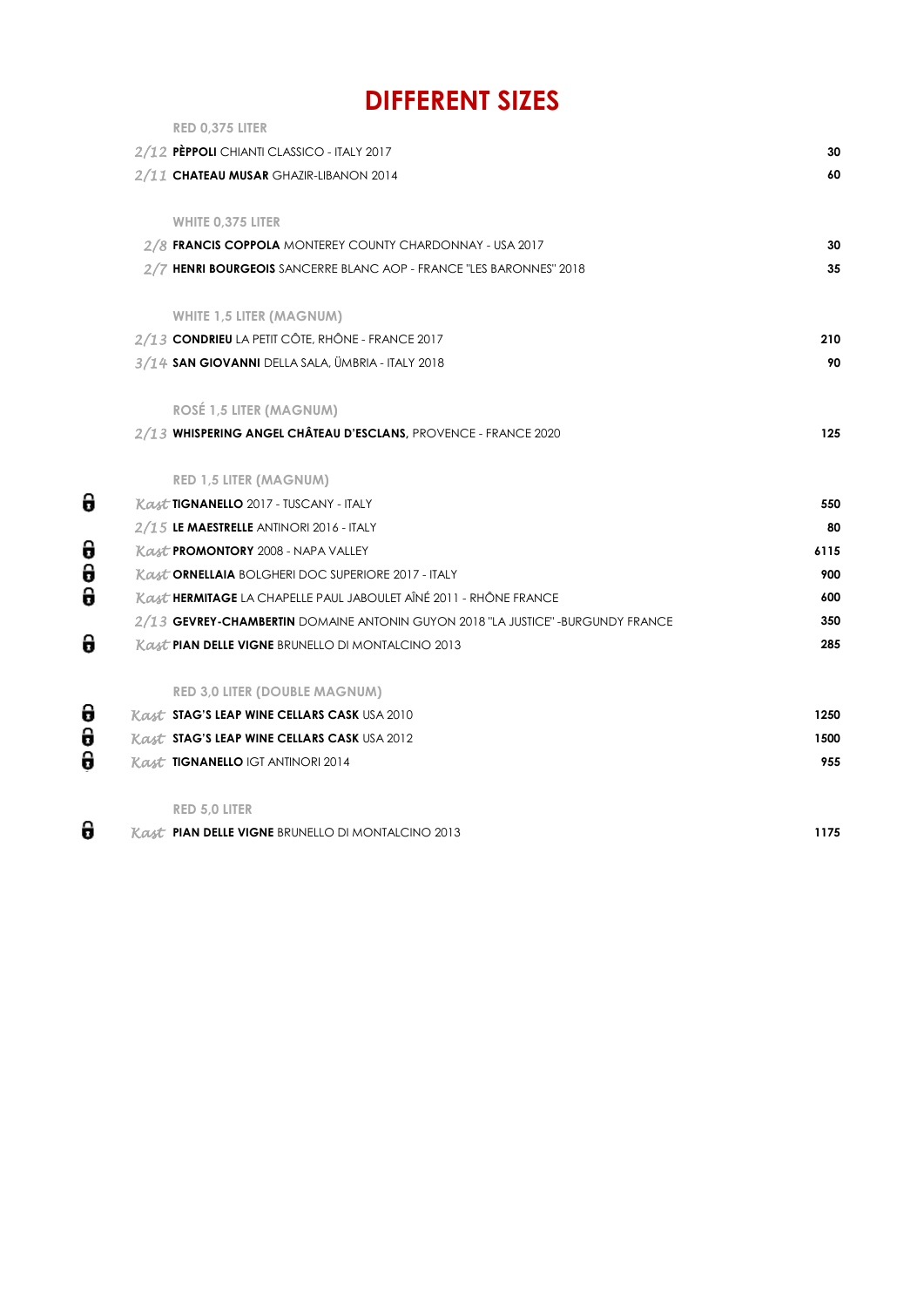# **ROSÉ WINES**

|                                                               | <b>BOTTLE</b> |
|---------------------------------------------------------------|---------------|
| 45 SCALABRONE ANTINORI, GUADO AL TASSO, TUSCANY - ITALY 2017  | 55            |
| 43 LA PROMENADE ROSÉ, PROVENCE - FRANCE 2019                  | 55            |
| 46 WHISPERING ANGEL CHÂTEAU D'ESCLANS, PROVENCE - FRANCE 2020 | 65            |
| 46 WHISPERING ANGEL CHÂTEAU D'ESCLANS. PROVENCE - FRANCE 2021 | 65            |
| 44 LE POUSSIN ROSE LANGUEDOC - FRANCE 2019                    | 30            |
| 43 CHÂTEAU DE FONT VIVE BANDOL - FRANCE 2019                  | 40            |
| 47 CALAFURIA ROSADO SALENTO ANTINORI - ITALY 2019             | 40            |
|                                                               |               |

## **WHITE WINES FRANCE**

| <b>LOIRE</b>                                                             |      |
|--------------------------------------------------------------------------|------|
| 2/8 FOURNIER POUILLY FUMÉ PÈRE & FILS 2017                               | 70   |
| <b>1 "BARON DE L"</b> DE LADOUCETTE POUILLY FUMÉ 2017                    | 240  |
| 1 HENRI BOURGEOIS SANCERRE BLANC AOP 2018                                | 75   |
| <b>ALSACE</b>                                                            |      |
| <b>RIESLING LIEU-DIT HARTH TRADITION</b> BERNARD ET ROBERT SCHOFFIT 2018 | 42   |
| 2 PINOT BLANC E. BOECKEL 2019                                            | 39   |
| 2 PINOT GRIS E. BOECKEL 2020                                             | 39   |
| <b>3 GEWURZTRAMINER RÉSERVE E. BOECKEL 2018</b>                          | 45   |
| 4 RIESLING RÉSERVE E. BOECKEL 2018                                       | 35   |
| <b>BOURGOGNE</b>                                                         |      |
| 5 BOURGOGNE CHARDONNAY 'LES SÉTILLES' OLIVIER LEFLAIVE 2019              | 55   |
| 4 CHABLIS JEAN-MARC BROCARD 2020                                         | 50   |
| <b>MERCUREY BLANC DOMAINE FAIVELEY 2020</b>                              | 65   |
| <b>MERCUREY CLOS ROCHETTE "MONOPOLE"</b> DOMAINE FAIVELEY 2020           | 70   |
| 6 BEAUNE 1ER CRU "CLOS DES CHAMPS PIMONT" DOMAINE RAPET 2018             | 130  |
| 12 MEURSAULT OLIVIER LEFLAIVE 2017                                       | 150  |
| <b>7 PULIGNY-MONTRACHET "LES CORVÉES"</b> DOMAINE BERNARD MILLOT 2018    | 180  |
| 1 xflex PULIGNY-MONTRACHET CHEVALIER-MONTRACHET GRAND CRU 2019           | 1450 |
| 11 CHASSAGNE-MONTRACHET VINCENT & SOPHIE MOREY 2018                      | 155  |
| <b>CHASSAGNE-MONTRACHET 1ER CRU EN VIRONDOT MARC MOREY 2020</b>          | 185  |
| 1xfles CHASSAGNE-MONTRACHET MARC MOREY 2019                              | 135  |
| <b>CHASSAGNE-MONTRACHET MARC MOREY 2020</b>                              | 135  |
| <b>8 MONTAGNY 1ER CRU OLIVIER LEFLAIVE 2019</b>                          | 85   |
| <b>MONTAGNY BLANC DOMAINE FAIVELEY 2020</b>                              | 55   |
| 17 POUILLY-FUISSÉ DOMAINE CORSIN 2018                                    | 75   |
| <b>RHÔNE</b>                                                             |      |
| <b>VIOGNIER</b> , PAUL JABOULET AÎNÉ 2020                                | 30   |
| PARALLÈLE 45, PAUL JABOULET AÎNÉ 2019                                    | 34   |
| <b>PARALLÈLE 45</b> , PAUL JABOULET AINE 2020                            | 34   |
| <b>"CINQUANTE"</b> VIOGNIER, CHARDONNAY, LOUIS CHÈZE 2021                | 75   |
| 14 HERMITAGE LE CHEVALIER DE STERIMBERG, PAUL JABOULET AÎNÉ 2010         | 210  |
| 14 CROZES HERMITAGE 'DOMAINE MULE BLANCHE' PAUL JABOULET AÎNÉ 2016       | 110  |
| <i><b>1Xfles</b></i> CHÂTEAUNEUF-DU-PAPE CHÂTEAU DE BEAUCASTEL 2015      | 210  |
| 16 CHÂTEAUNEUF-DU-PAPE CHÂTEAU DE BEAUCASTEL 2016                        | 205  |

 $\pmb{\theta}$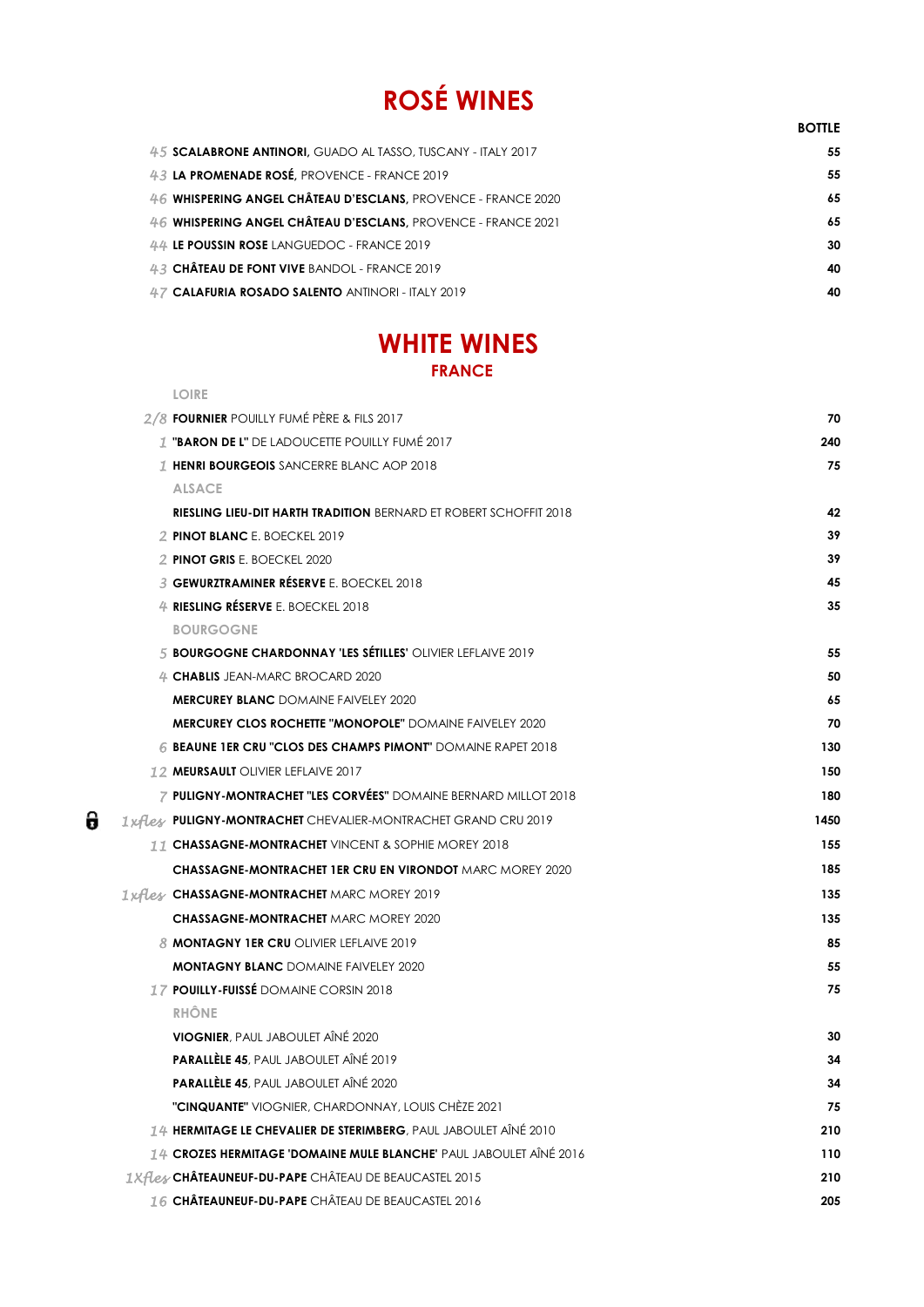| <i><b>Ixflex VACQUERAS FAMILLE PERRIN 2014</b></i>          | 95  |
|-------------------------------------------------------------|-----|
| <b>SOUTH OF FRANCE</b>                                      |     |
| 9 VIOGNIER LES JAMELLES 2019                                | -35 |
| <i><b>IXFLex CHARDONNAY ABBOTTS &amp; DELAUNAY 2018</b></i> | 30  |
| <b>10 CHARDONNAY ABBOTTS &amp; DELAUNAY 2019</b>            | 30  |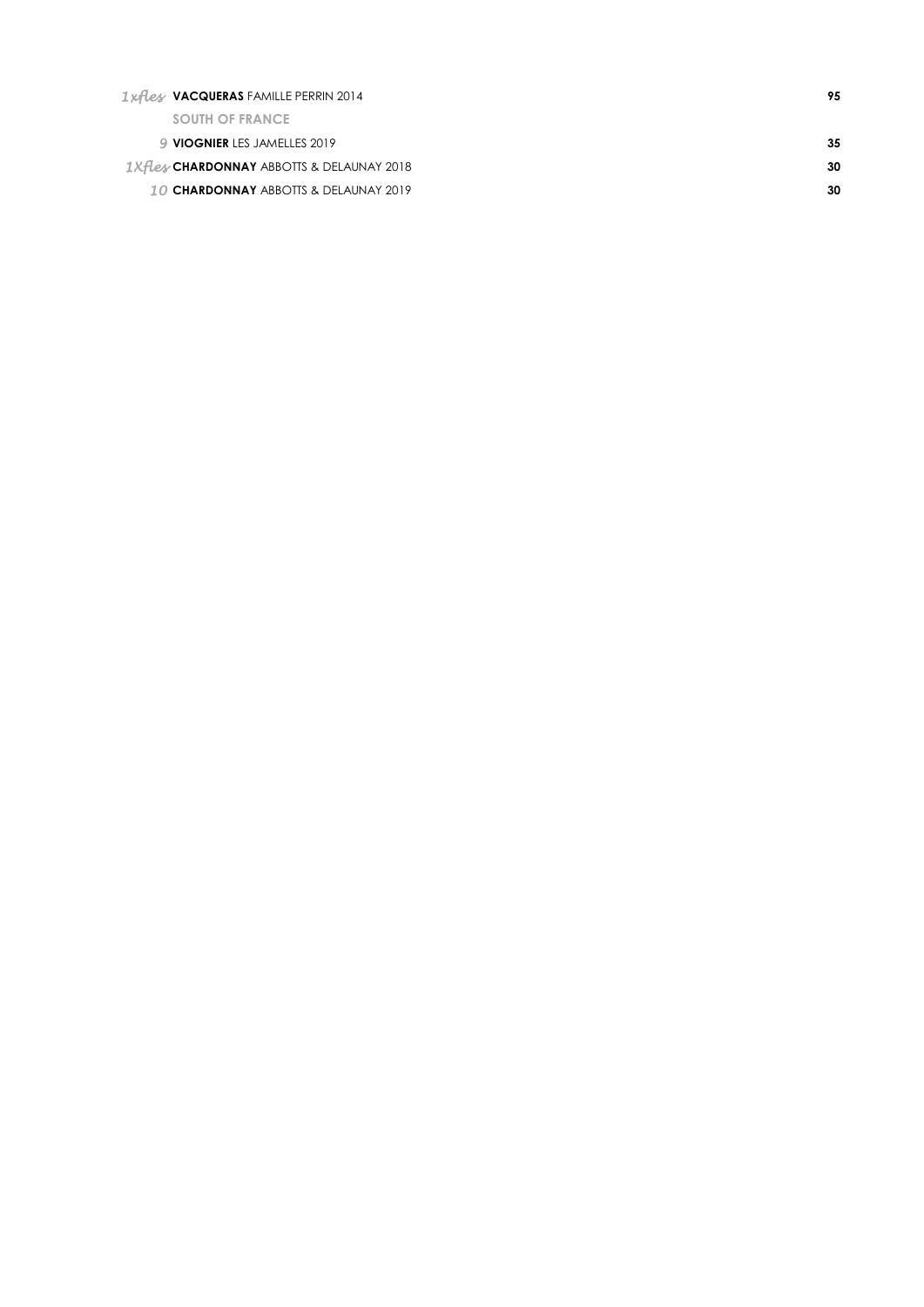| <b>GERMANY</b>                                                  | <b>BOTTLE</b> |
|-----------------------------------------------------------------|---------------|
| <b>MOSEL</b>                                                    |               |
| 13 LITTLE BASTARD J.M. KLEIN 2017                               | 45            |
| 13 SAAR' RIESLING VAN VOLXEM 2015                               | 59            |
| <b>RHEINGAU</b>                                                 |               |
| 2xfles OESTRICH QUARZIT PETER JAKOB KÜHN 2017                   | 55            |
| PFALZ                                                           |               |
| 12 <b>ERSTE LAGE 'PARADIESGARTEN'</b> VON WINNING RIESLING 2018 | 60            |
|                                                                 |               |

**BADEN** *31/1xfles* **LÖSSWAND** KÖBELIN GRAUER BURGUNDER 2019 **50**

### **THE NETHERLANDS**

| <b>MAASVALLEY</b>                                               |     |
|-----------------------------------------------------------------|-----|
| RIESLING, WIJNGOED THORN 2021                                   | 40  |
| <b>BELGIUM</b>                                                  |     |
| <b>MAASVALLEY</b>                                               |     |
| 40 PINOT BLANC ALDENEYCK 2018                                   | 45  |
| <b>ITALY</b>                                                    |     |
| <b>PIEMONTE</b>                                                 |     |
| 27 ROERO ARNEIS PRUNOTTO 2018                                   | 49  |
| <b>ABRUZZO</b>                                                  |     |
| 19 VELLADORO PECORINO TERRE DI CHIETI UMANI RONCHI 2020         | 40  |
| <b>UMBRIA</b>                                                   |     |
| 18 ORVIETO, ANTINORI CAMPO GRANDE 2018                          | 30  |
| 2xflex ORVIETO, ANTINORI CAMPO GRANDE 2019                      | 30  |
| 18 <b>BRAMITO</b> CHARDONNAY ANTINORI, CASTELLO DELLA SALA 2021 | 60  |
| 29 CERVARO CHARDONNAY ANTINORI, CASTELLO DELLA SALA 2018        | 160 |
| 19 CONTE DELLA VIPERA SAUVIGNON BLANC 2016                      | 70  |
| <b>TUSCANY</b>                                                  |     |
| 22 VERMENTINO ANTINORI, GUADO AL TASSO 2020                     | 55  |
| 22 ALBIA BIANCO TOSCANA IGT RICASOLI 2020                       | 40  |
| <b>VENETO</b>                                                   |     |
| 21 MODELLO DELLE VENEZIE PINOT GRIGIO, MASI 2020                | 35  |
| 21/2xflex PASSO BLANCO BIO PINOT GRIGIO, MASI TUPUNGATO 2020    | 40  |
| 21 MASIANCO PINOT GRIGIO, VERDUZZO, MASI 2020                   | 35  |
| <b>PUGLIA</b>                                                   |     |
| 7 PIETRABIANCA CHARDONNAY (BIO) TORMARESCA 2018                 | 65  |
| 1x fless PIETRABIANCA CHARDONNAY (BIO) TORMARESCA 2015          | 80  |
| <b>SICILIA</b>                                                  |     |

*32* **NOZZE D'ORO** TENUTA REGALEALI, TASCA 2018 **45**

### **HUNGARY**

| <b>TOLNA</b>                   |    |
|--------------------------------|----|
| 36 TÜZKO GRÜNER VELTLINER 2019 | 30 |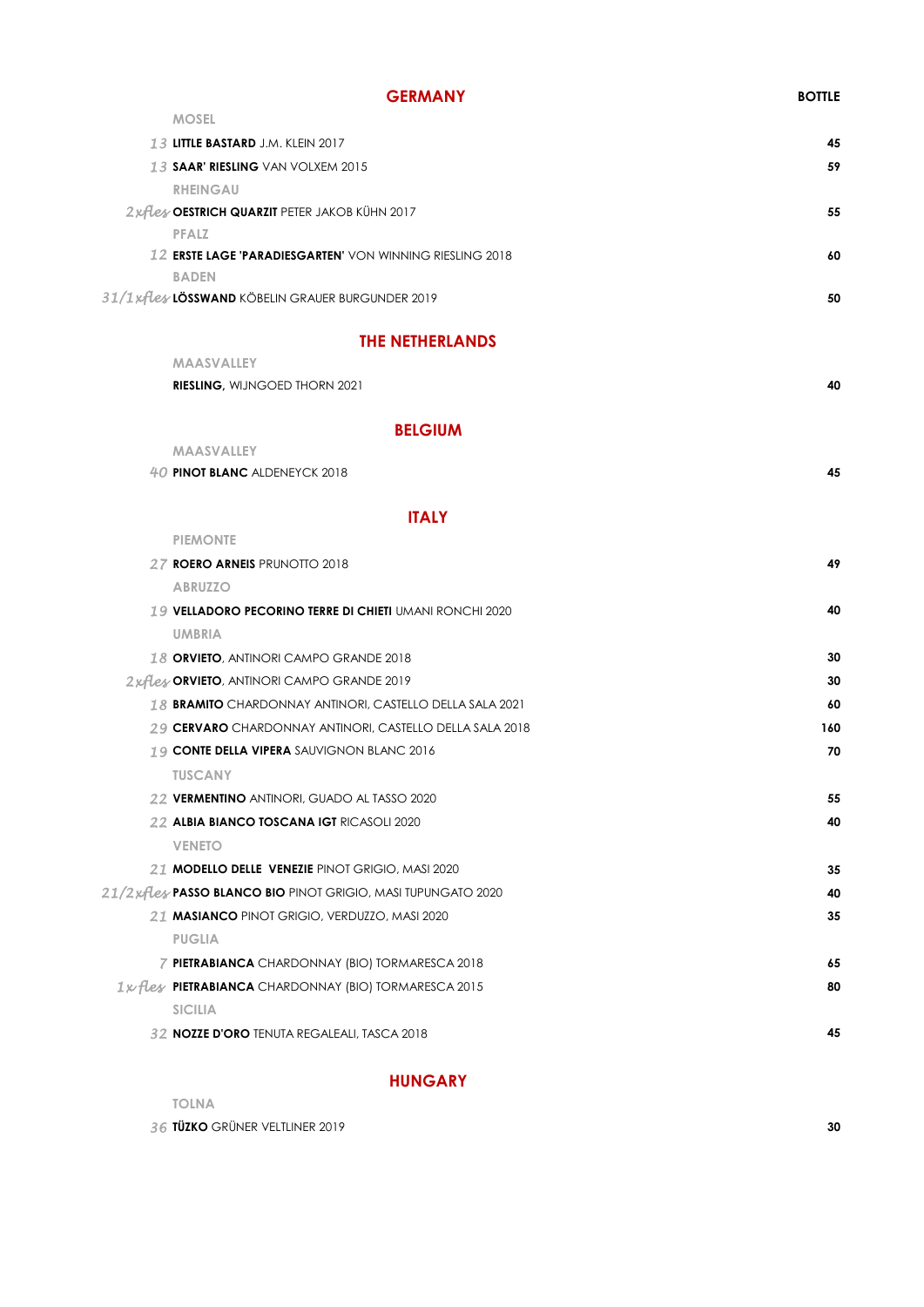### **SPAIN BOTTLE**

| <b>RIAS BAIXAS</b>                                    |    |
|-------------------------------------------------------|----|
| 37 TERRAS GAUDA ALBARIÑO 2020                         | 40 |
| 37 TERRAS GAUDA ALBARIÑO 2021                         | 40 |
| <b>RUEDA</b>                                          |    |
| 36 JOSE PARIENTE VERDEJO "FERMENTADO EN BARRICA" 2020 | 55 |
| <b>TERRA ALTA</b>                                     |    |
| 20 BENUFET GARNATXA BLANCA, HERÈNCIA ALTÉS 2019       | 35 |

### **PORTUGAL**

**DÃO**

| 41 DONA PAULETTE ENCRUZADO, QUINTA DE LEMOS 2015 |  |
|--------------------------------------------------|--|
|                                                  |  |

### **SOUTH AFRICA**

| <b>FRANSCHHOEK</b>                              |    |
|-------------------------------------------------|----|
| 23 <b>BOSCHENBLANC</b> BOSCHENDAL 2019          | 35 |
| 23 BOSCHENBLANC BOSCHENDAL 2020                 | 35 |
| 26/2xflex CHENIN BLANC BOSCHENDAL 2019          | 35 |
| 26 CHENIN BLANC BOSCHENDAL 2020                 | 35 |
| 28 JEAN GARDE CHARDONNAY BOSCHENDAL 2019        | 35 |
| <b>STELLENBOSCH</b>                             |    |
| 26 VERGELEGEN SEMILLON RESERVE 2018             | 75 |
| <b>35 VERGELEGEN SAUVIGNON BLANC 2019</b>       | 48 |
| <b>WESTERN CAPE</b>                             |    |
| 24 1685 CHARDONNAY BOSCHENDAL 2020              | 45 |
| 29/1 xflex CHENIN BLANC CULEMBORG 2017          | 30 |
| <b>CONSTANTIA</b>                               |    |
| <b>29 SAUVIGNON BLANC KLEIN CONSTANTIA 2014</b> | 45 |

### **AUSTRALIA**

| ALEM FEALAND                           |    |
|----------------------------------------|----|
| 30 FILIUS CHARDONNAY, VASSE FELIX 2019 | 65 |
| <b>MARGERET RIVER</b>                  |    |

#### **NEW ZEALAND**

| <b>MARLBOROUGH</b>                   |    |
|--------------------------------------|----|
| 24 WAIRAU RIVER SAUVIGNON BLANC 2020 | 35 |
| <b>UNITED STATES OF AMERICA</b>      |    |
| <b>WASHINGTON STATE</b>              |    |
| 31 TWO VINES COLOMBIA CREST 2018     | 35 |
| <b>CARNEROS</b>                      |    |
| 32 COLUMBIA CREST CHARDONNAY 2019    | 50 |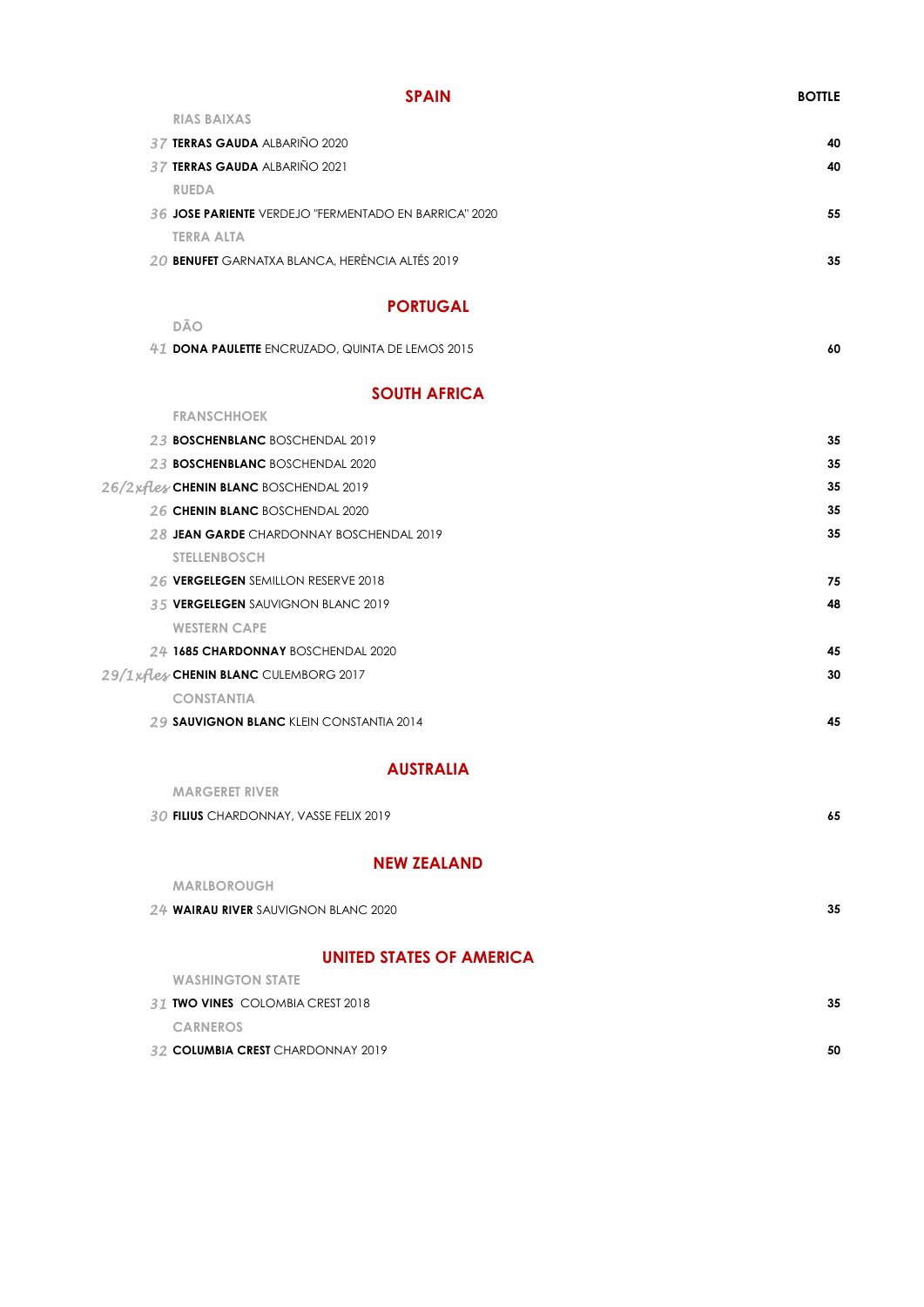### **ARGENTINA BOTTLE MENDOZA VALLEY** *35* **FINCA LA COLONIA COLLECTION** CHARDONNAY BODEGA NORTON 2011 **35** *34* **ALTURA** GRÜNER VELTLINER, SAUVIGNON BLANC, SEMILLON, BODEGA NORTON 2019 **55** *42* **FINCA LA COLONIA COLLECTION** GRÜNER VELTLINER 2018 **40 PATAGONIA** *33* **RUGIENTES 45** CORTE DE BLANCAS ARGENTINA 2017 **50 CHILE LIMARÍ VALLEY** *39* **BARRANCO VIOGNIER** TABALI 2018 **50 CENTRAL VALLEY** *39* **CHARDONNAY RESERVA** SANTA ALVARA 2018 **30**

### **MOLDOVIA**

| 38 CLOS DE CORTEN BLANC DE CABERNET 2018 | 30 |
|------------------------------------------|----|
|                                          |    |

### **LEBANON**

| BEKAA VALLEY                            |    |
|-----------------------------------------|----|
| 40 MUSAR JEUNE WHITE CHATEAU MUSAR 2018 | 45 |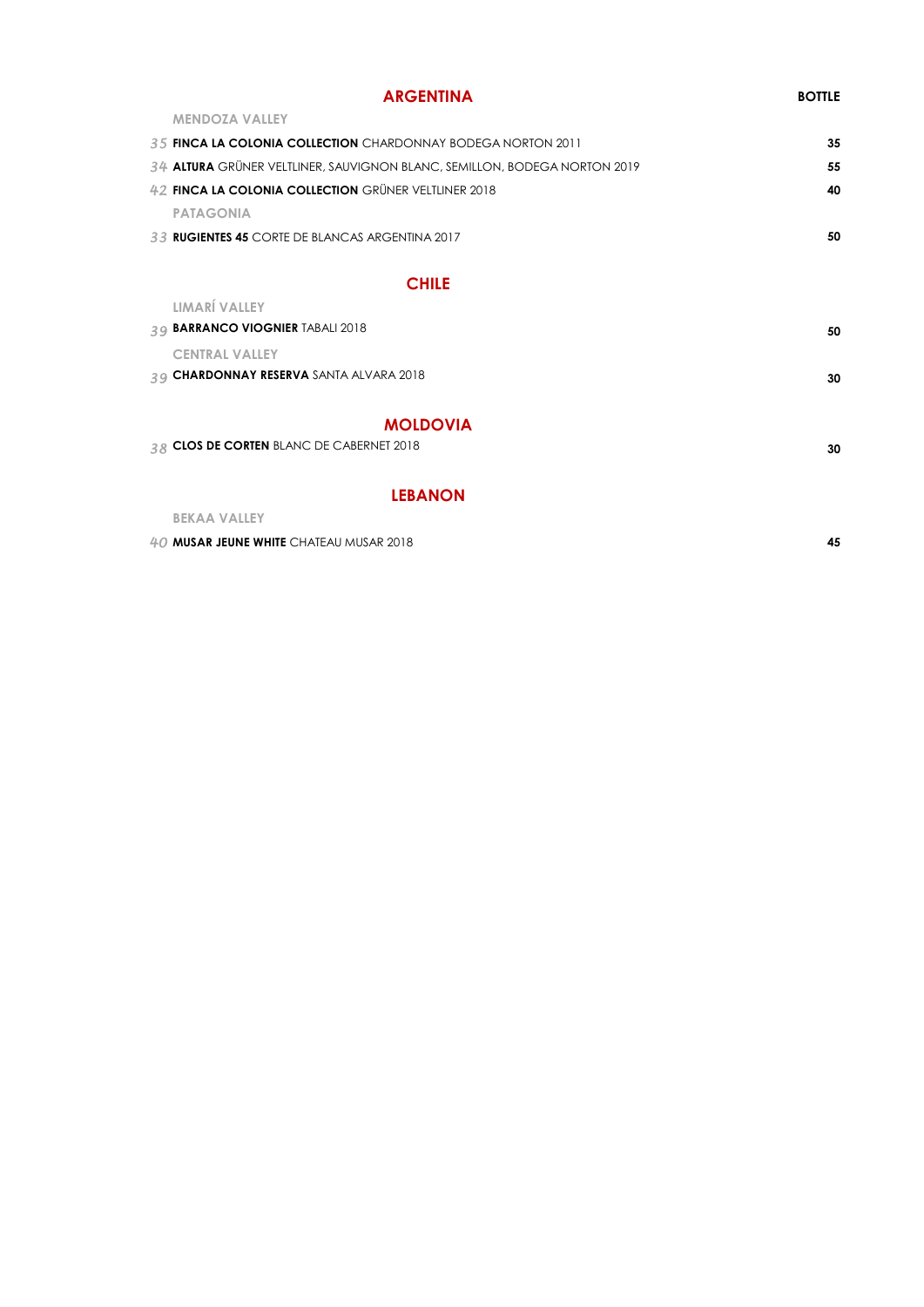## **RED WINES**

### **FRANCE BOTTLE**

| <b>BOURGOGNE</b>                                                                   |     |
|------------------------------------------------------------------------------------|-----|
| 8.3 BOURGOGNE PINOT NOIR "CUVÉE MARGOT" OLIVIER LEFLAIVE 2018                      | 65  |
| 51 <b>hautes-côtes des nuits</b> domaine dominique guyon "Les dames de Vergy" 2018 | 65  |
| 52 NUITS-SAINT-GEORGES "LES FLEURIERES" DOMAINE JEAN-JACQUES CONFURON 2018         | 150 |
| 53/2xfless CORTON GRAND CRU DOMAINE RAPET 2018                                     | 250 |
| <b>POMMARD "TAVANNES"</b> DOMAINE FERNAND & LAURENT PILLOT 2019                    | 140 |
| 64 CHOREY-LES-BEAUNE DOMAINE DOMINIQUE GUYON "LES CHAMPS LONGS" 2019               | 79  |
| 50 CÔTES DE BEAUNE VILLAGES OLIVIER LEFLAIVE 2013                                  | 95  |
| 53 BEAUNE 1ER CRU "CLOS DU ROI" DOMAINE RAPET 2018                                 | 130 |
| 53/1 xflex VOLNAY 'CHAMPANS' COMTES LAFON 2006                                     | 215 |
| 54 VOLNAY 1ER CRU "CLOS DES CHÊNES" DOMAINE ANTONIN GUYON 2018                     | 190 |
| 58 SANTENAY OLIVIER LEFLAIVE 2018                                                  | 120 |
| 58/1 xfless SANTENAY OLIVIER LEFLAIVE 2014                                         | 210 |
| 1x fless GIVRY REMOISSENET PERE & FILS 2013                                        | 75  |
| 61 AUXEY-DURESSES DOMAINE RAPET 2020                                               | 65  |
| <b>BEAUJOLAIS</b>                                                                  |     |
| 56 DOMAINE DES MAISON NEUVES BEAUJOLAIS VILLAGES 2016                              | 40  |
| 56 DOMAINE DES MAISON NEUVES BEAUJOLAIS VILLAGES 2018                              | 40  |
| <b>RHÔNE</b>                                                                       |     |
| 55 CÔTES DU RHÔNE 'PARALLÈLE 45' PAUL JABOULET AÎNÉ 2019                           | 34  |
| 1xfless VIN DES AMIS AUGUSTE CLAPE 2014                                            | 100 |
| <b>308 COTES ROTIE</b> COTE BLONDE DOMAINE DES PIERRELLES JABOULET 2011            | 290 |
| 1xfless CORNAS AUGUSTE CLAPE 2014                                                  | 245 |
| 1xfless RENAISSANCE AUGUSTE CLAPE 2010                                             | 290 |
| 1xfless RENAISSANCE AUGUSTE CLAPE 2012                                             | 180 |
| 1xfless RENAISSANCE AUGUSTE CLAPE 2013                                             | 200 |
| 59 <b>RENAISSANCE</b> AUGUSTE CLAPE 2014                                           | 175 |
| 59 RENAISSANCE AUGUSTE CLAPE 2015                                                  | 145 |
| 57/1 xfless HERMITAGE LA MAISON BLEUE, PAUL JABOULET AÎNÉ 2016                     | 220 |
| 57 CROZES-HERMITAGE LES JALETS PAUL JABOULET AÎNÉ 2017                             | 75  |
| 57 GIGONDAS DOMAINE DU CLOS DES TOURELLES 2013                                     | 160 |
| 2xflex GIGONDAS PIERRE AGUILLE PAUL JABOULET AINÉ 2016                             | 95  |
| 60 CHÂTEAUNEUF-DU-PAPE CHÂTEAU DE BEAUCASTEL 2013                                  | 185 |
| 60 CHÂTEAUNEUF-DU-PAPE CHÂTEAU DE BEAUCASTEL 2015                                  | 185 |
| 60 CHATEAUNEUF DU PAPE LES TERRE FERME PAUL JABOULET AÎNÉ 2010                     | 140 |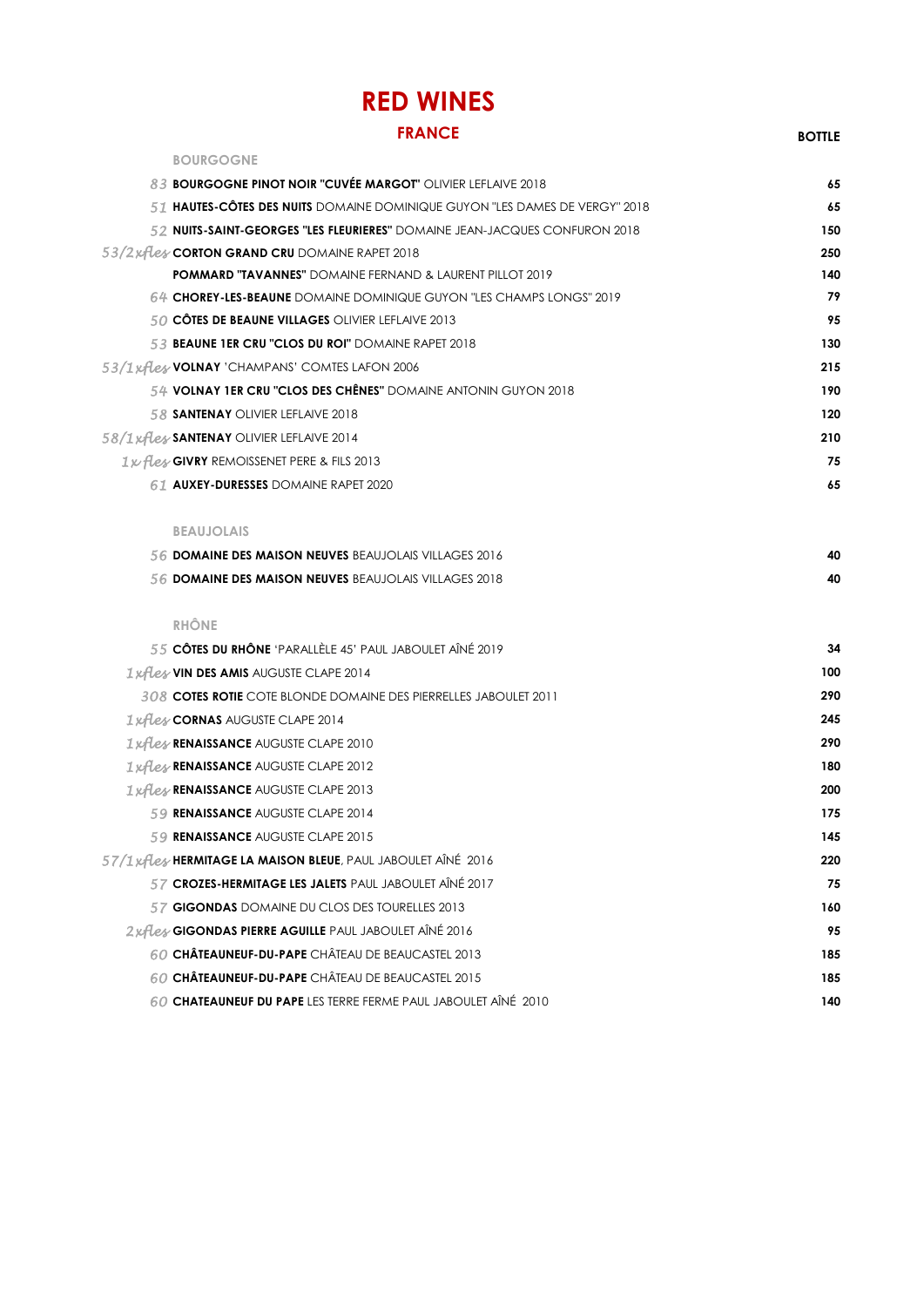| <b>FRANCE</b>                                      | <b>BOTTLE</b> |
|----------------------------------------------------|---------------|
| <b>BORDEAUX</b>                                    |               |
| 75 CHÂTEAU LA VERRIÈRE BORDEAUX SUPERIEUR 2019     | 45            |
| 2/310 DOMAINE DE CHEVALIER CRU CLASSE 2002         | 121           |
| 62 CHÂTEAU LA GUERINIERE SAINT-ÉMILION 2018        | 50            |
| 2/310 CHÂTEAU LA TOUR CARNET 1996                  | 125           |
| 2/310 CHÂTEAU CANTENAC BROWN GRAND CRU CLASSE 1996 | 136           |
|                                                    |               |

#### **SOUTH OF FRANCE**

| 65 <b>PINOT NOIR</b> LES JAMELLES 2018                        | 30  |
|---------------------------------------------------------------|-----|
| 65 <b>PINOT NOIR</b> MAISON DIDIER JOUBERT 2018               | 28  |
| <b>66 LA CAPITELLE DE BARONARQUES ROTHSCHILD, LIMOUX 2015</b> | 75  |
| <b>66 DOMAINE DE BARONARQUES ROTHSCHILD, LIMOUX 2016</b>      | 140 |

### **GERMANY**

| <b>RHEINHESSEN</b>                                   |    |
|------------------------------------------------------|----|
| 61 SPÄTBURGUNDER TROCKEN MARTINSHOF 2018             | 45 |
| <b>BADEN</b>                                         |    |
| 67 SPÄTBURGUNDER MARKGRÄFLERLAND MARTIN WASSMER 2018 | 40 |
| <b>AUSTRIA</b>                                       |    |
| <b>BURGENLAND</b>                                    |    |
| 63 ZWEIGELT, ESTERHAZY 2017                          | 40 |
| <b>BLAUFRANKISCH, FEILER-ARTINGER 2019</b>           | 35 |
| <b>WEINVIERTEL</b>                                   |    |
| 63 GRUBER RÖSCHITZ ST. LAURENT 2015                  | 85 |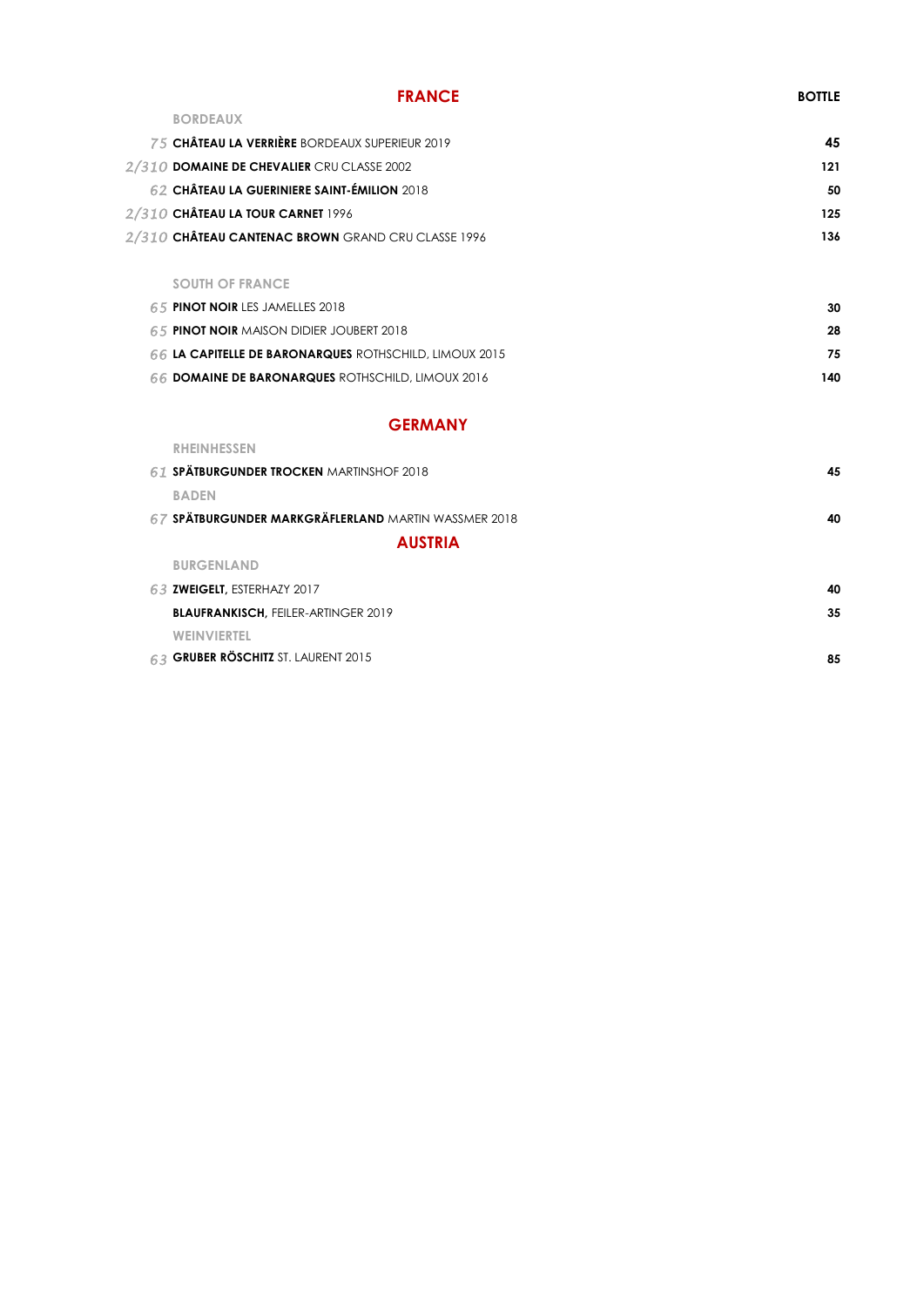### **SPAIN**

| SOMONTANO                                                            |     |
|----------------------------------------------------------------------|-----|
| 68 GARNACHA LA MIRANDA SECASTILLA 2017                               | 40  |
| <b>GARNACHA "OLD VINES" LA MIRANDA SECASTILLA 2017</b>               | 75  |
| <b>RIOJA</b>                                                         |     |
| 69 CRIANZA BERONIA 2018                                              | 35  |
| 69 RESERVA BERONIA 2017                                              | 55  |
| <b>RIBERA DEL DUERO</b>                                              |     |
| 70 PSI DOMINIO DE PINGUS 2016                                        | 80  |
| 70 PSI DOMINIO DE PINGUS 2017                                        | 75  |
| 70 PSI DOMINIO DE PINGUS 2018                                        | 80  |
| 70 PSI DOMINIO DE PINGUS 2019                                        | 85  |
| <b>ITALY</b>                                                         |     |
| <b>VENETO</b>                                                        |     |
| 71/1xfless CAPITEL NICALO ROSSO DELLE VENEZIE, TEDESCHI 2018         | 45  |
| <b>71 CAPITEL NICALO ROSSO DELLE VENEZIE, TEDESCHI 2019</b>          | 45  |
| <b>AMARONE DELLA VALPOLICELLA "COL DE LA BASTIA", FATTORI 2018</b>   | 60  |
| <b>AMARONE DELLA VALPOLICELLA "RISERVA", FATTORI 2016</b>            | 150 |
| 71 MODELLO CORVINA MASI 2018                                         | 35  |
| <b>TUSCANY</b>                                                       |     |
| <b>78 FATTORIA LE MAESTELLE</b> ANTINORI SANTA CRISTINA 2019         | 45  |
| "EVA" LE CROCINE, BOLGHERI 2019                                      | 145 |
| 74 PIAN DELLE VIGNE DOC ANTINORI, ROSSO DI MONTALCINO 2019           | 100 |
| <b>73 PIAN DELLE VIGNE</b> DOC ANTINORI, BRUNELLO DI MONTALCINO 2016 | 175 |
| 73/1 pHey PIAN DELLE VIGNE DOC ANTINORI, BRUNELLO DI MONTALCINO 2011 | 175 |
| <b>Kast TIGNANELLO IGT ANTINORI 2014</b>                             | 240 |
| <b>Kast TIGNANELLO IGT ANTINORI 2015</b>                             | 255 |
| 2/131 CONT UGO DOC ANTINORI, TENUTA GUADO AL TASSO, BOLGHERI 2012    | 120 |
| <b>PUGLIA</b>                                                        |     |
| 72 <b>BOCCA DI LUPO</b> AGLIANCO TORMARESCA 2010                     | 180 |

### **SOUTH AFRICA**

| <b>FRANSCHHOEK</b>                                        |    |
|-----------------------------------------------------------|----|
| <b>76 LANOY CABERNET SAUVIGNON MERLOT BOSCHENDAL 2018</b> | 35 |
| 76 LARONE SHIRAZ MOURVÈDRE BOSCHENDAL 2018                | 35 |
| <b>STELLENBOSCH</b>                                       |    |
| 77 LIBERTÉ "PINOTAGE" B VINTNERS 2017                     | 65 |
| 81/1x fless JASPER RED BLEND RAATS 2017                   | 45 |
| <b>WALKER BAY</b>                                         |    |
| 78 SYRAH - GRENACHE CREATION 2017                         | 50 |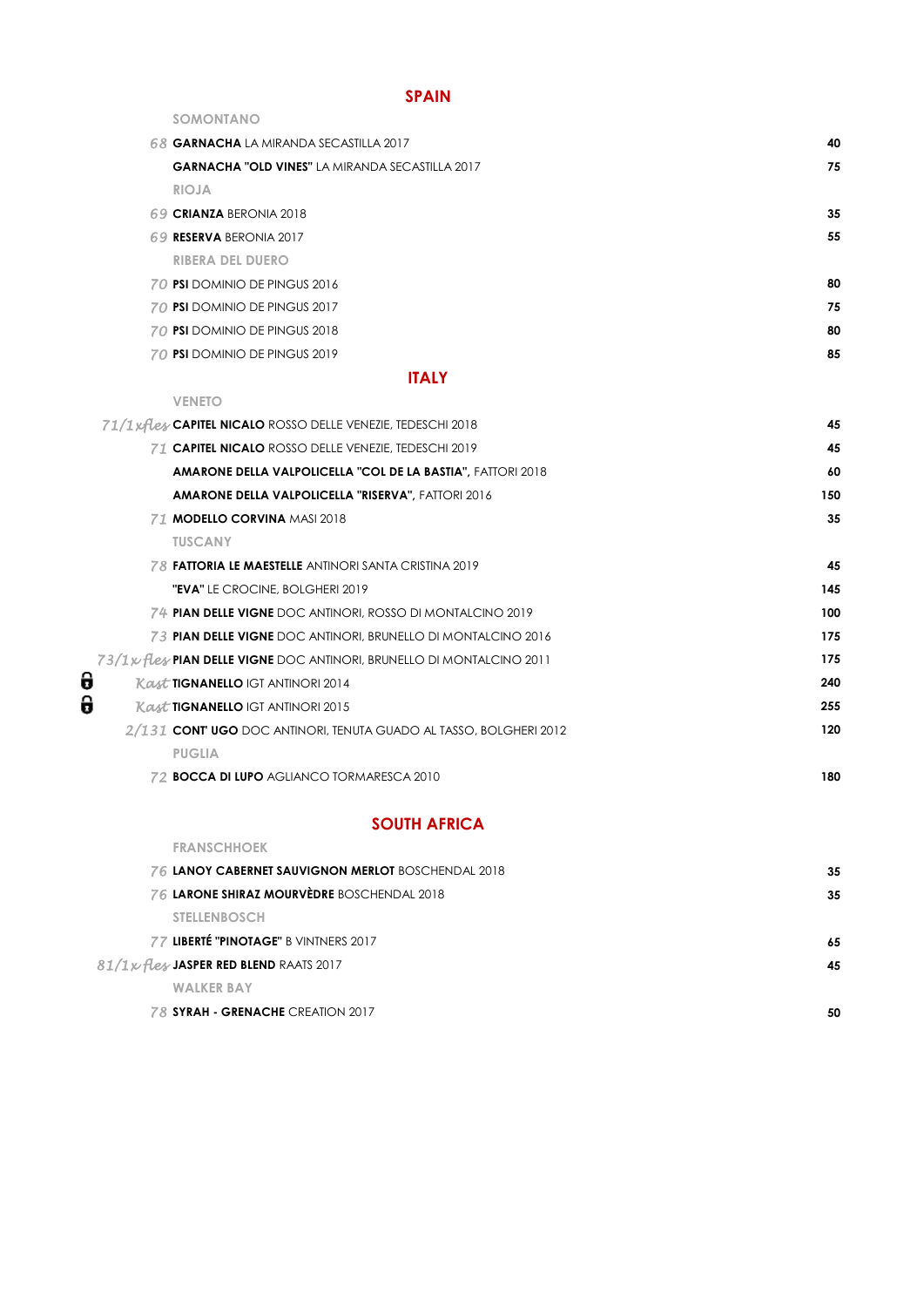### **UNITED STATES OF AMERICA**

| <b>CALIFORNIA</b>                                    |    |
|------------------------------------------------------|----|
| 84 DIAMOND COLLECTION ZINFANDEL FRANCIS COPPOLA 2018 | 45 |
| 80 STONEBARN MERLOT DELICATO FAMILY VINEYARDS 2016   | 40 |
| <b>COLOMBIA VALLEY</b>                               |    |
| 79 COLOMBIA CREST CABERNET SAUVIGNON 2017            | 45 |
|                                                      |    |

| <b>ARGENTINA</b>                                           | <b>BOTTLE</b> |
|------------------------------------------------------------|---------------|
| <b>MENDOZA VALLEY</b>                                      |               |
| 82 <b>MALBEC RESERVA</b> BODEGA NORTON 2019                | 45            |
| 81 CABERNET SAUVIGNON RESERVA BODEGA NORTON 2018           | 45            |
| 81 <b>PINOT NOIR</b> , FINCA LA COLONIA BODEGA NORTON 2019 | 35            |
| 82 <b>PRIVADA</b> MALBEC BODEGA NORTON 2017                | 70            |

### **CHILE**

| <b>CENTRAL VALLEY</b>                           |    |
|-------------------------------------------------|----|
| 86 CUVÉE ALEXANDRE CARMENÈRE LAPOSTOLLE 2019    | 70 |
| 83/1x fless CARMENÈRE RESERVA SANTA ALVARA 2015 | 35 |
| <b>RAPEL VALLEY</b>                             |    |
| 88 MERLOT LAPOSTOLLE 2018                       | 50 |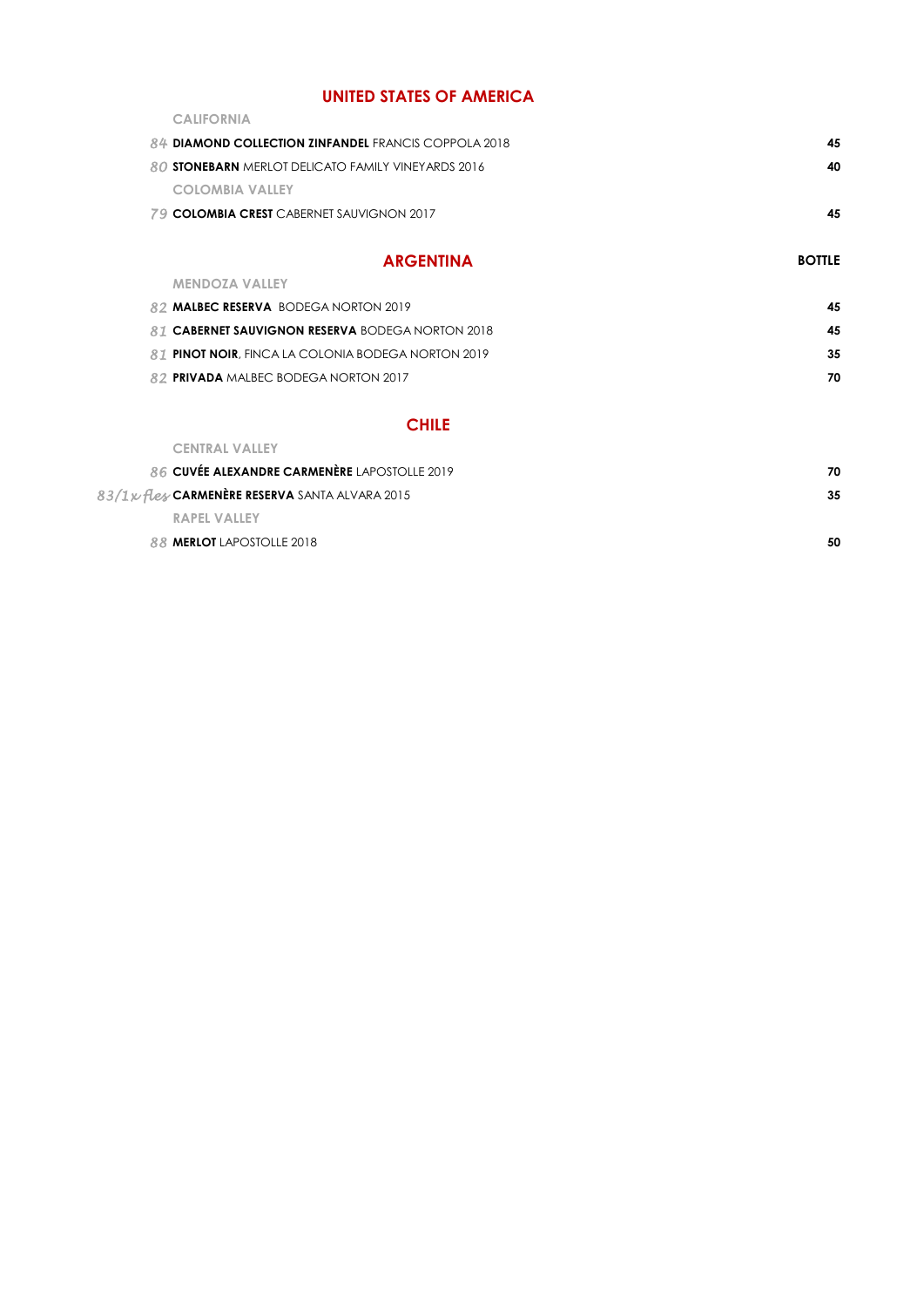## **PORT WINES**

|                                            | <b>GLASS</b> | <b>BOTTLE</b> |
|--------------------------------------------|--------------|---------------|
|                                            |              |               |
| 132 KOPKE PORT FINE RUBY S.A.              | 5,5          | 30            |
| $2/138$ KOPKE PORT WHITE S.A.              | 5,5          | 30            |
| KOPKE PORT L.B.V. 2016                     | 6,5          | 45            |
| $2/138$ KOPKE 10 YEARS TAWNY S.A.          | 7,5          | 50            |
| $1/136$ QUINTA DO NOVAL TAWNY RESERVE S.A. | 6            | 50            |
| 2/136 QUINTA DO NOVAL COLHEITA 2005        | 20           | 150           |
| 2/137 KOPKE VINTAGE 2010                   |              | 95            |
| 2/137 KOPKE VINTAGE 2000                   |              | 99            |
| 2/137 QUINTA DO TEDO VINTAGE 2000          |              | 150           |
|                                            |              | 1/2 BOTTLE    |
| 2/137 KOPKE VINTAGE 2005                   |              | 38            |

## **MADEIRA WINES**

|   | <b>MALVASIA</b>                        |              | <b>BOTTLE</b> |
|---|----------------------------------------|--------------|---------------|
| 0 | 2/130 PEREIRA D'OLIVEIRA COLHEITA 1996 |              | 255           |
|   | <b>BOAL</b>                            |              |               |
| 0 | 2/130 PEREIRA D'OLIVEIRA 1968          |              | 450           |
|   | <b>VERDELHO</b>                        |              |               |
| θ | 2/130 PEREIRA D'OLIVEIRA COLHEITA 2000 |              | 240           |
|   | 2/130 PEREIRA D'OLIVEIRA COLHEITA 1999 |              | 248           |
|   | <b>SWEET WINES</b>                     |              |               |
|   |                                        | <b>GLASS</b> | <b>BOTTLE</b> |
|   |                                        |              |               |

| $2/2$ NECTAR PEDRO XIMENEZ, JEREZ SPAIN (0,75)                       | 8   | 40  |
|----------------------------------------------------------------------|-----|-----|
| <b>COSECHA TARDIA, MENDOZA ARGENTINA (0,50)</b>                      | 6   | 30  |
| <b>BEERENAUSLESE, BURGENLAND AUSTRIA (0,50)</b>                      | 8.5 | 40  |
| 1769 BUITENVERWACHTING MUSCAT, CONSTANTIA SOUTH-AFRICA (0,50)        | 8,5 | 40  |
| <b>DIEMERSDAL SAUVIGNON BLANC, DURBANVILLE SOUTH AFRICA (0,375)</b>  | 8,5 | 40  |
| $1/1$ vino santo 2008, antinori italy (0.75)                         |     | 55  |
| $1/1$ BANYULS 1998, BERTRAND FRANCE (0.75)                           |     | 95  |
| 2/1 CHATEAU LAFFITTE TESTON 2011, PACHERENC DU VICBILH FRANCE (0.75) |     | 125 |
| 2/2 KLEIN CONSTANTIA VIN DE CONSTANCE 2009 CONSTANTIA SOUTH AFRICA   |     | 240 |
| 2/19 AUREO DULCE SOLERA D.O. DE MULLER TARRAGONA SPAIN 1954          | 8,5 | 60  |
| 2/1 <b>MUFFATO</b> CASTELLO DELLA SALA                               |     | 150 |
| <b>Kast CHATEAU D'YQUEM 2015 (0,375)</b>                             |     | 405 |
| <b>Kast CHATEAU D'YQUEM 2015</b>                                     |     | 810 |
| <b>Kast CHATEAU D'YQUEM 2003</b>                                     |     | 500 |
| <b>Kast CHATEAU D'YQUEM 2008</b>                                     |     | 550 |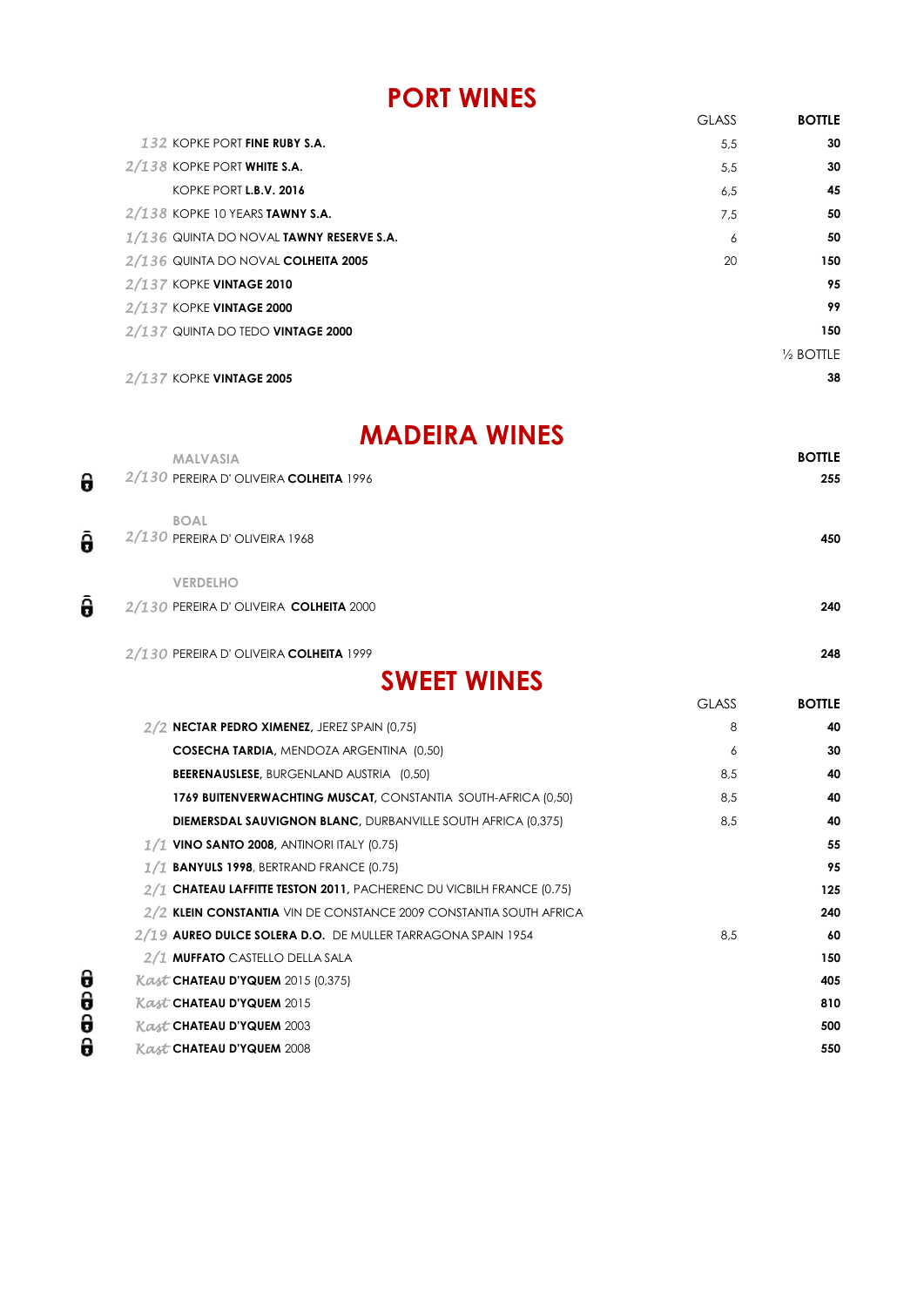## **SAVARIN'S KELDERPARELS**

|        | <b>RED WINES</b>                                                         |               |
|--------|--------------------------------------------------------------------------|---------------|
|        | <b>FRANCE - BORDEAUX</b>                                                 |               |
|        | <b>PESSAC LEOGNAN</b>                                                    | <b>BOTTLE</b> |
| θ      | 2/132 CHÂTEAU HAUT BRION 1E CRU CLASSE 1998                              | 1100          |
| 0      | <b>Kast CHÂTEAU HAUT BRION 1E CRU CLASSE 2015</b>                        | 1400          |
|        | <b>SAINT-ESTEPHE</b>                                                     |               |
| 8      | 2/127 CHÂTEAU COS D'ESTOURNEL GRAND CRU CLASSE 2009                      | 750           |
|        | <b>SAINT-EMILION</b>                                                     |               |
|        | 2/140 CHÂTEAU PAVIE GRAND CRU CLASSE 1996                                | 435           |
|        | <b>MARGAUX</b>                                                           |               |
| 8      | 2/132 CHÂTEAU MARGAUX 1E GRAND CRU CLASSE 1999                           | 1100          |
|        | <b>PAUILLAC</b>                                                          |               |
| 0      | 2/132 CARUADES DE LAFITE 2010 DOMAINES BARONS DE ROTHSCHILD              | 700           |
| 0      | <i>Kast</i> <b>CARUADES</b> DE LAFITE 2011 DOMAINES BARONS DE ROTHSCHILD | 675           |
| θ      | 2/132 CHÂTEAU LAFITE ROTHSCHILD 1E GRAND CRU CLASSE 1998                 | 1800          |
| θ      | 2/132 CHÂTEAU LAFITE ROTHSCHILD 1E GRAND CRU CLASSE 2006                 | 1700          |
| 0      | <b>Kast CHÂTEAU LAFITE ROTHSCHILD 1E GRAND CRU CLASSE 2010</b>           | 2400          |
| 0      | <b>Kast CHÂTEAU LAFITE ROTHSCHILD 1E GRAND CRU CLASSE 2011</b>           | 1400          |
| 0      | <b>Kast CHÂTEAU LAFITE ROTHSCHILD 1E GRAND CRU CLASSE 2012</b>           | 1350          |
| e<br>G | <b>Kast CHÂTEAU LAFITE ROTHSCHILD IE GRAND CRU CLASSE 2015</b>           | 1520          |
|        | 2/127 <b>Château Mouton Rothschild</b> 1E Grand Cru Classe 1968          | 1600          |
| θ      | 2/127 <b>Château Mouton Rothschild</b> 1E Grand Cru Classe 1984          | 900           |
| θ      | 2/127 <b>Château Mouton Rothschild</b> 1E Grand Cru Classe 1990          | 1000          |
| θ      | 2/127 <b>Château Mouton Rothschild</b> 1E Grand Cru Classe 1994          | 1000          |
| 0      | 2/127 <b>Château Mouton Rothschild</b> 1E Grand Cru Classe 1998          | 1100          |
| θ      | 2/127 CHÂTEAU MOUTON ROTHSCHILD 1E GRAND CRU CLASSE 1999                 | 1050          |
| θ      | 2/127 CHÂTEAU MOUTON ROTHSCHILD 1E GRAND CRU CLASSE 2000                 | 5000          |
| θ      | 2/127 <b>Château Mouton Rothschild</b> 1E Grand Cru Classe 2001          | 1100          |
| 0      | 2/127 CHÂTEAU MOUTON ROTHSCHILD 1E GRAND CRU CLASSE 2007                 | 1050          |
| θ      | <b>Kast CHATEAU MOUTON ROTHSCHILD 1E GRAND CRU CLASSE 2015</b>           | 1300          |
| 0      | 2/132 CHÂTEAU PONTET-CANET GRAND CRU CLASSE 2010                         | 480           |
|        | <b>POMEROL</b>                                                           |               |
| 0      | 2/132 PETRUS POMEROL GRAND VIN 2000                                      | 11000         |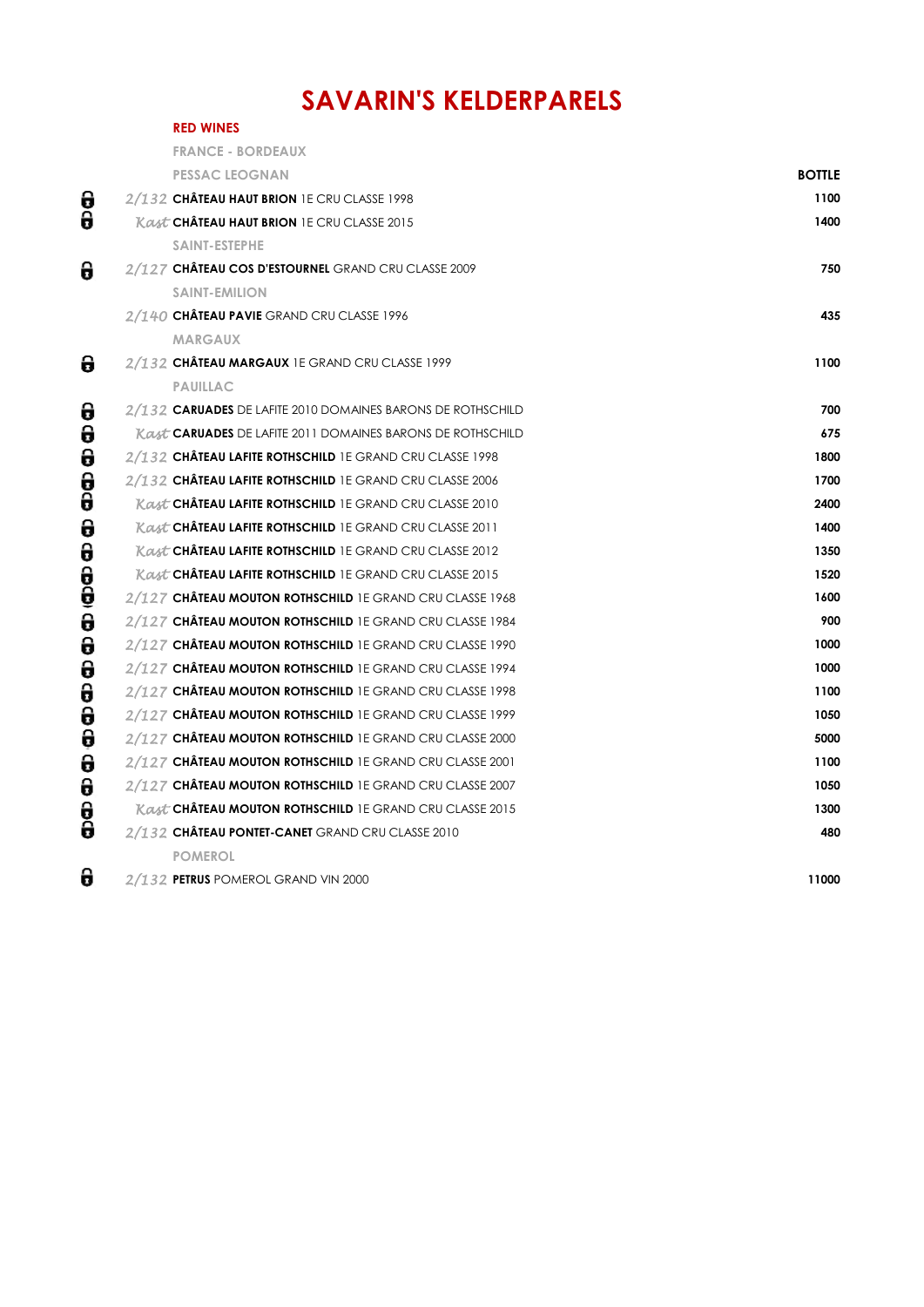**FRANCE - BURGUNDY**

| Kast <b>ECHEZEAUX</b> DOMAINE DE LA ROMANÉE-CONTI 2013             | 3500          |
|--------------------------------------------------------------------|---------------|
| Kast GRAND ECHEZEAUX DOMAINE DE LA ROMANÉE-CONTI 2015              | 4560          |
| Kast <b>ROMANÉE ST. VIVANT</b> DOMAINE DE LA ROMANÉE-CONTI 2013    | 3599          |
| Kast <b>ROMANÉE ST. VIVANT</b> DOMAINE DE LA ROMANÉE-CONTI 2016    | 3995          |
| Kast ROMANÉE ST. VIVANT DOMAINE DE LA ROMANÉE-CONTI 2017           | 4150          |
| Kast RICHEBOURG DOMAINE DE LA ROMANÉE-CONTI 2015                   | 5000          |
| Kast LA TACHE DOMAINE DE LA ROMANÉE-CONTI 2015                     | 7075          |
| Kast ROMANÉE CONTI DOMAINE DE LA ROMANÉE-CONTI 2017                | 19500         |
| 2/125 MAZIS-CHAMBERTIN "GRAND CRU" DOMAINE HARMAND-GEOFFROY 2012   | 450           |
| <b>FRANCE - RHÔNE</b>                                              | <b>BOTTLE</b> |
| 2/125 HERMITAGE LA CHAPELLE PAUL JABOULET 2010                     | 500           |
| 2/125 HERMITAGE LA CHAPELLE PAUL JABOULET 2011                     | 390           |
| 2/125 CHÂTEAUNEUF-DU-PAPE HOMMAGE CHÂTEAU DE BEAUCASTEL 2013       | 650           |
| 2/124 CORNAS AUGUSTE CLAPE 2000                                    | 460           |
| 2/124 CORNAS AUGUSTE CLAPE 2012                                    | 420           |
| 2/124 CORNAS AUGUSTE CLAPE 2013                                    | 320           |
| 2/124 CORNAS AUGUSTE CLAPE 2015                                    | 600           |
| 2/124 CORNAS AUGUSTE CLAPE 2016                                    | 450           |
| 2/124 CORNAS AUGUSTE CLAPE 2017                                    | 330           |
| 2/124 CORNAS AUGUSTE CLAPE 2018                                    | 330           |
| 2/125 COTES ROTIE COTE BLONDE DOMAINE DES PIERRELLES JABOULET 2010 | 230           |
|                                                                    |               |

|   | <b>SPAIN</b>                     | <b>BOTTLE</b> |
|---|----------------------------------|---------------|
| 0 | <b>Kast PINGUS 2018</b>          | 2300          |
| 0 | <b>Kast PINGUS 2019</b>          | 2300          |
| 0 | <b>Kast FLOR DE PINGUS</b>       | 250           |
| 0 | 2/133 VEGA SICILIA UNICO 2007    | 870           |
| 8 | 2/133 VEGA SICILIA UNICO 2008    | 922           |
|   | 2/133 VALBUENA VEGA SICILIA 2011 | 430           |
|   |                                  |               |

| <b>ITALY</b>                                                     | <b>BOTTLE</b> |
|------------------------------------------------------------------|---------------|
| 2/131 GUADO AL TASSO MATAROCCHIO ANTINORI, BOLGHERI 2007         | 830           |
| 2/131 GUADO AL TASSO DOC ANTINORI, GUADO AL TASSO, BOLGHERI 2000 | 350           |
| 2/131 GUADO AL TASSO DOC ANTINORI, GUADO AL TASSO, BOLGHERI 2001 | 430           |
| 2/131 GUADO AL TASSO DOC ANTINORI, GUADO AL TASSO, BOLGHERI 2009 | 310           |
|                                                                  |               |
| 2/131 TIGNANELLO IGT ANTINORI 2013                               | 360           |
| <b>Kast TIGNANELLO IGT ANTINORI 2016</b>                         | 370           |
| <b>Kast TIGNANELLO IGT ANTINORI 2017</b>                         | 330           |
| 2/131 SOLAIA IGT ANTINORI 2000                                   | 570           |
| 2/131 SOLAIA IGT ANTINORI 2009                                   | 580           |
| <b>Kast SOLAIA IGT ANTINORI 2010</b>                             | 620           |
| 2/131 SOLAIA IGT ANTINORI 2012                                   | 570           |
| <b>Kast SOLAIA IGT ANTINORI 2014</b>                             | 550           |
| <b>Kast SOLAIA IGT ANTINORI 2015</b>                             | 780           |

ආආආ ආ ආආ ආ ආ ආ ආ ආ